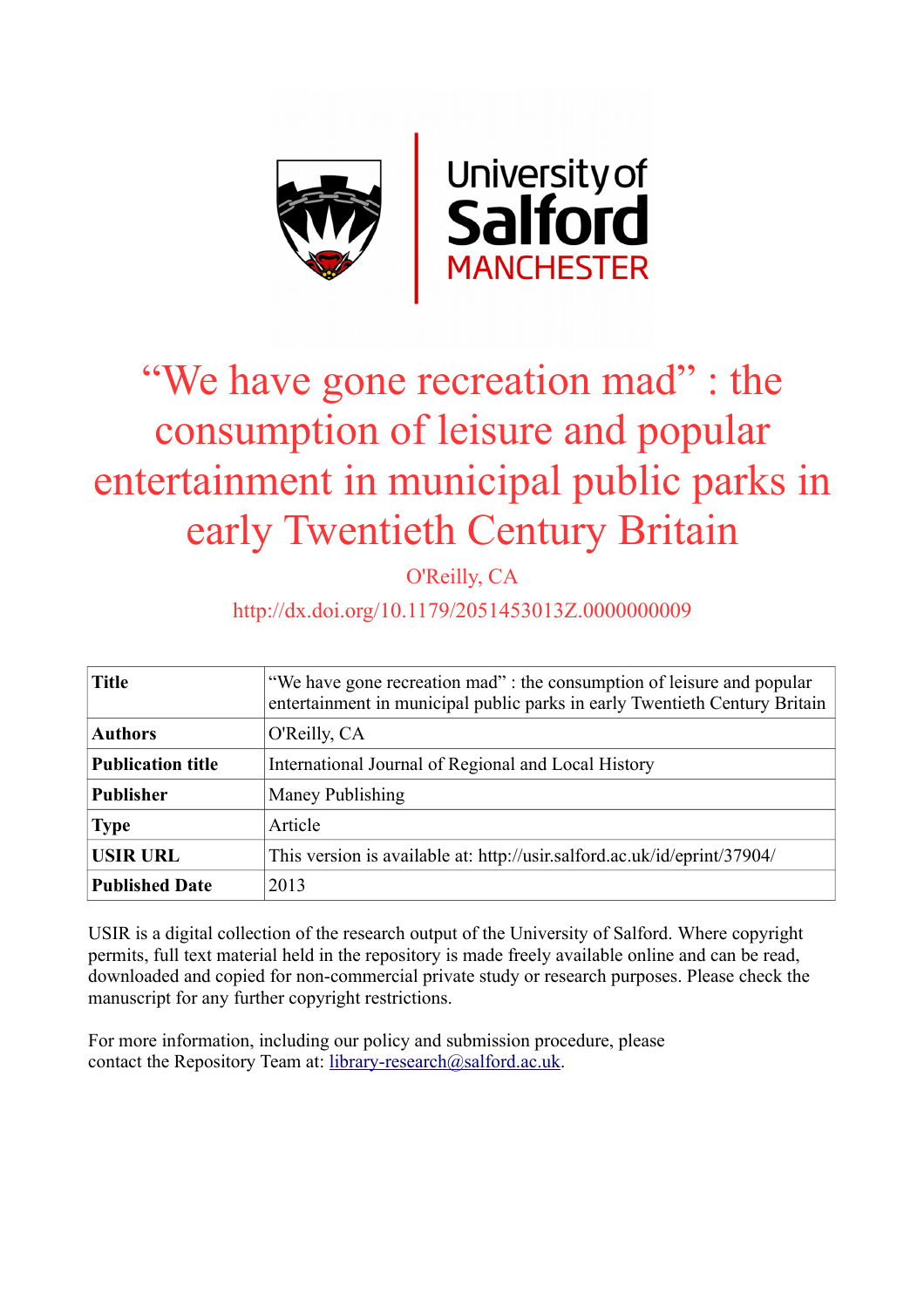## ''We Have Gone Recreation Mad'': The Consumption of Leisure and Popular Entertainment in Municipal Public Parks in Early Twentieth Century Britain

CAROLE O'REILLY University of Salford

This study examines the development of popular entertainment in the municipal public parks of a variety of British cities in the early decades of the twentieth century. It seeks to extend the debate about the social role of the urban park beyond the Victorian period and to challenge the idea that parks were mere mechanisms for social control. Their later developments were more complex and offered an increasing variety of popular entertainments such as dancing to a more discerning leisure consumer. In so doing, park managers found themselves in direct competition with private leisure providers and attempting to anticipate future trends in an expanding leisure population. The article concludes by considering how the determination to broaden the recreational value of the public park ultimately weakened its unique character and began a long cycle of decline.

keywords public parks, popular entertainment, citizenship, recreation, leisure, consumption

#### Introduction

In 1921, the Conservative MP Sir Herbert Nield observed that the British people "have gone recreation mad" at a meeting of the Lord's Day Observation Society.<sup>1</sup> The expansion of public leisure and recreational facilities (cinemas and dance halls, for instance), especially since the end of the First World War, lent some credence to Nield's view. The development of these new forms of leisure had been influenced by a more affluent population, at least some of whom had access to paid holidays, and by the increasingly diverse uses that were being found for public open spaces such as municipal parks. Parks had always had a close association with recreation and health but the early decades of the twentieth century saw an expansion of the kinds of usages made of these open spaces and an increasing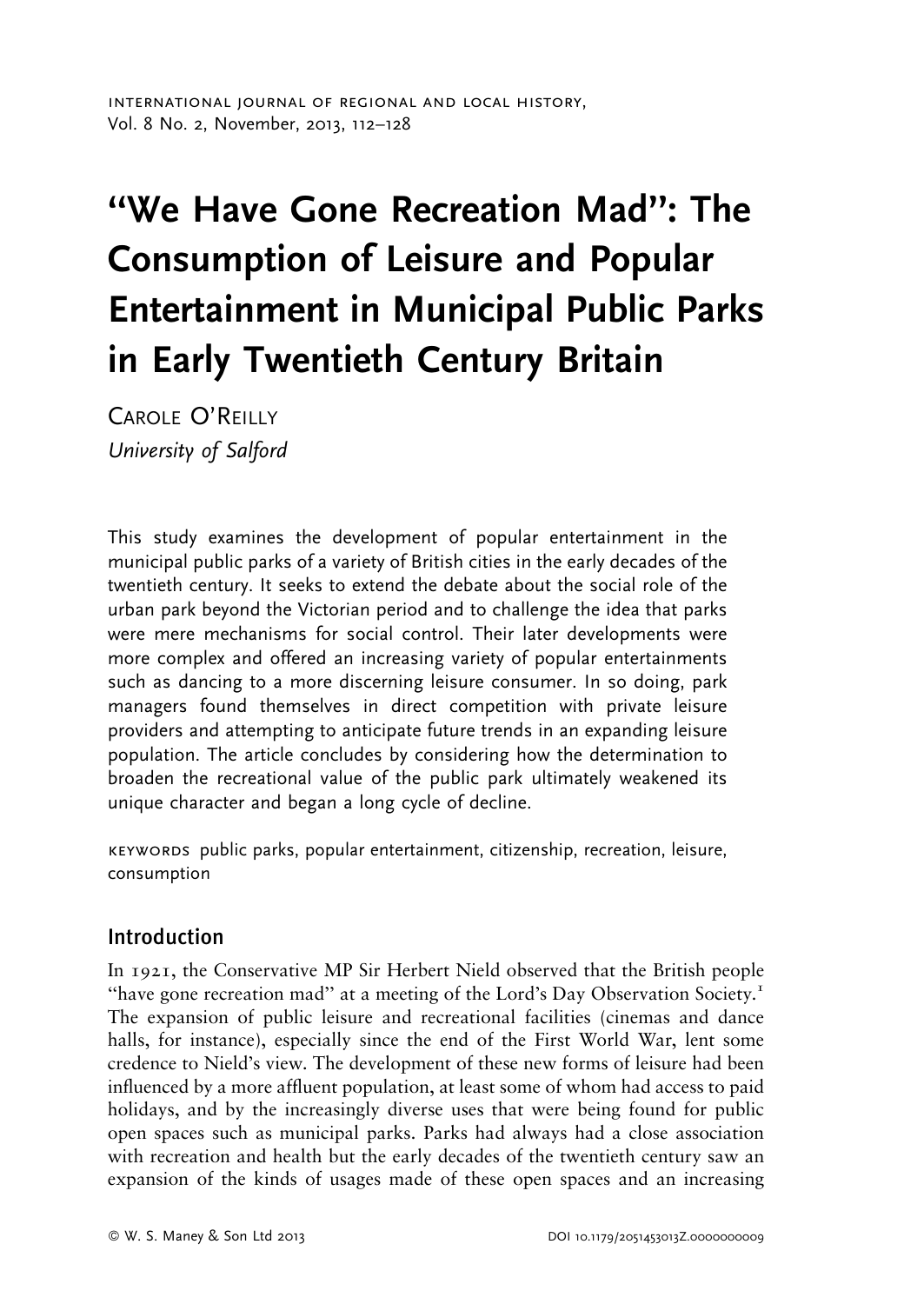move away from the provision of sporting recreation towards popular entertainment. Much of this new provision was aimed at an increasingly leisure-hungry population with access to a diversity of options for their free time.

The result of this was the emergence of a tension between recreation and entertainment in the municipal park as the spaces struggled to redefine themselves in the inter-war period. This tension is the subject of this article, which sets out to examine how municipal parks evolved during the early twentieth century and the kinds of factors that determined their development. The battles about the need for open spaces for public recreation had been won during the Victorian period but the debate about how parks should be developed, maintained and funded was only beginning.

This study centres on the early twentieth century developments in municipal parks in British cities such as Leeds, Liverpool, Cardiff and Manchester. The intention is to highlight some regional patterns of the evolution of public leisure practices in these areas and to emphasise the importance of such regional distinctions. It was the case that many of the elements discussed here were also occurring in other parts of Britain but the purpose is to demonstrate that national patterns were replicated at local and regional level, albeit with some variations.

Municipal parks had begun to appear in British towns and cities since the 1840s. Initially, their design and usage had been guided by such Victorian ideas as ''rational recreation'' – a blend of genteel strolling with educational possibilities offered by museums and art galleries, where parks buildings permitted these facilities. However, by the twentieth century, public parks were changing – driven by newer ideas such as active citizenship and social responsibility, the individual park user could avail themselves of a variety of sporting activities such as golf, tennis, swimming baths, orchestral music and sunbathing in the confines of a municipal park.

The tension evident between recreation and entertainment illustrates one of the problems facing municipal authorities after the First World War – how to entertain their populations and encourage a healthy lifestyle, without committing themselves to the spending of too much public money. Increasingly, local authorities had been providing entertainment in the shape of municipal theatres, but they had also looked to make use of other facilities under their control for public events. This encompassed the use of public baths for swimming galas and the staging of open-air plays in public parks. Such activities brought local authorities into direct competition with private commercial entertainment providers and resulted in a series of costly legal disputes during the 1920s and 1930s. Public parks became multi-functional spaces as they tried to compete with a growing variety of leisure opportunities and a more sophisticated public as consumers of leisure.

This article suggests that the relationship between recreation and entertainment that emerged in the twentieth century British public park fundamentally altered the relationship between the park and the urban landscape that surrounded it. The Victorian park had proved to be a significant element in the development of ideas about citizenship.<sup>2</sup> The shift away from recreation to entertainment in public parks marked a move away from concerns about citizenship and the emergence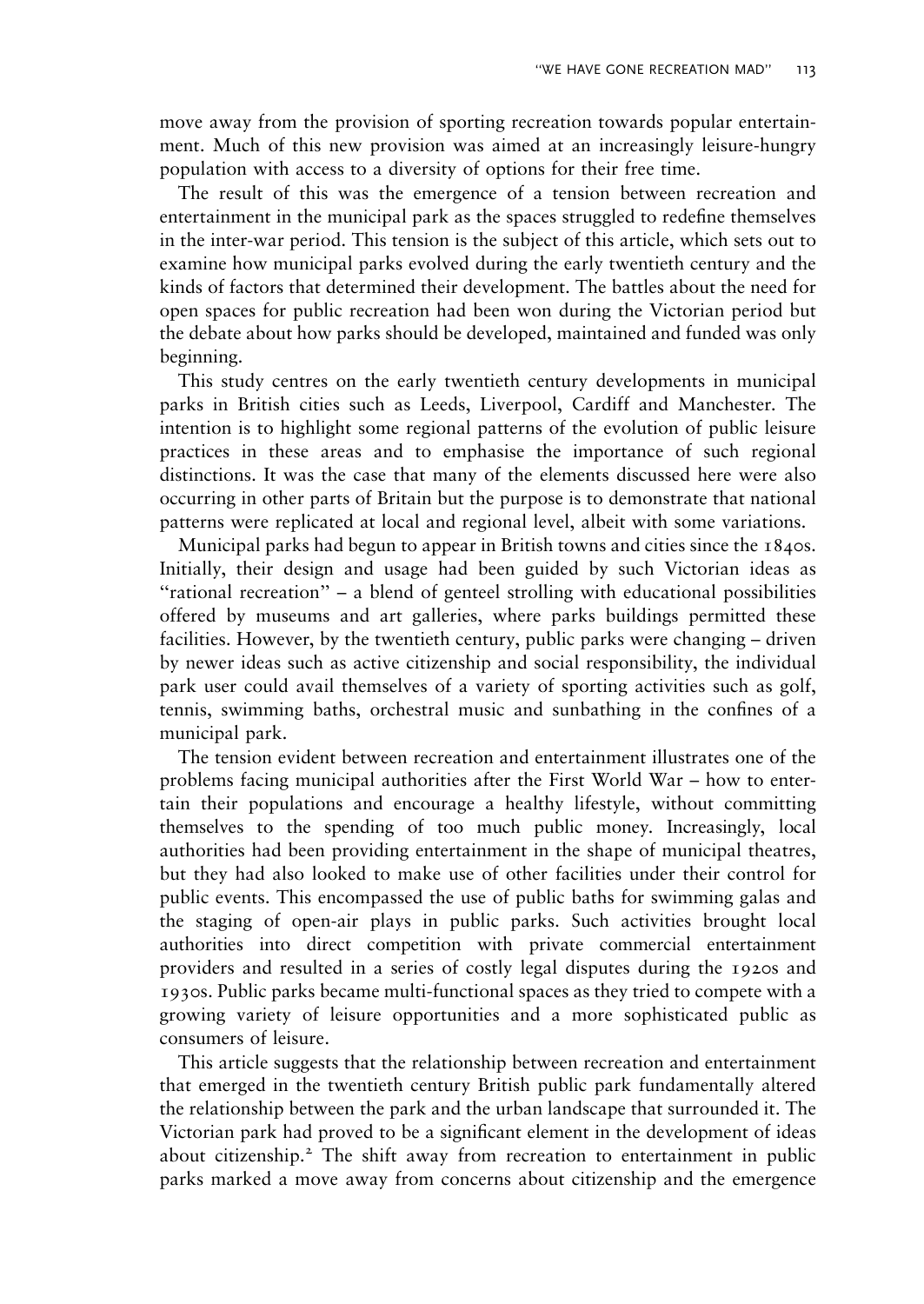and development of the consumer. This reflected the new primacy of entertainment in the twentieth century city.

#### Municipal Public Parks in the Twentieth Century

It has been suggested that citizenship in the Edwardian period was refocused away from the urban arena and onto the Empire.<sup>3</sup> This article contests this view and demonstrates that active urban citizenship remained a potent social force in the landscape of the urban park until the inter-war period. These parks offered the opportunity to both establish and display not only a sense of civic pride in the city, but pride in the collective ownership of that space. Municipal parks, therefore, represented a place where urban citizenship could be continually forged and contested, both by park authorities and by park visitors.

A connection was established between civic pride and social citizenship in which the municipality assumed responsibility for the welfare of all citizens. The corollary of this was that the city dweller reciprocated in accepting the care of the urban environment as a part of their civic duty. Citizenship was an ambiguous term before the 1870s and encompassed potentially all of those who had a general interest in the welfare of the nation.<sup>4</sup> From the late Victorian period, we find the model of citizenship becoming more proactive and socially aware. Rodrick's work on Birmingham emphasises a shift towards a national education system centred on children's citizenship in the early years of the twentieth century. This article builds on that work to demonstrate the continuing significance of citizenship as a concept central to the development of ideas about leisure in later decades.

The needs of the Empire were undoubtedly to become more significant as the twentieth century advanced – the use of Heaton Park as a training camp for the Manchester Regiment prior to their deployment in the First World War demonstrates that the park evolved into a space that could accommodate such imperial needs while continuing to function as a public leisure space.<sup>5</sup> Thus, imperial, national and local citizenship could co-exist and were not mutually exclusive.

Hugh Cunningham argues that, by the end of the nineteenth century, public leisure facilities reinforced the desire for class exclusivity as a result of the appropriation of formerly aristocratic pursuits such as hunting by the middleclasses, the invention of class-specific sports like golf and tennis and the imposition of a middle-class ethos on sports such as rowing and athletics.<sup>6</sup> While this may be difficult to prove, it does provide an explanation for the increasingly class-bound nature of leisure at the end of the nineteenth century and militated against the ideal of recreation as a tool for unifying social classes advocated in the 1840s. It also marks the gradual refinement of ideas such as rational recreation, elements of which still persisted. Cardiff's Councillor Meyrick observed in 1902 that Roath Park was ''not simply for the man who wore broadcloth, not for the well-bonneted women; it was just as much for the man who lived a colourless life in the slums."<sup>7</sup>

The provision of facilities for physical exercise in municipally-owned parks was a consequence of an earlier perception of the need to maintain levels of physical fitness among the population. Exercise facilities in public parks were not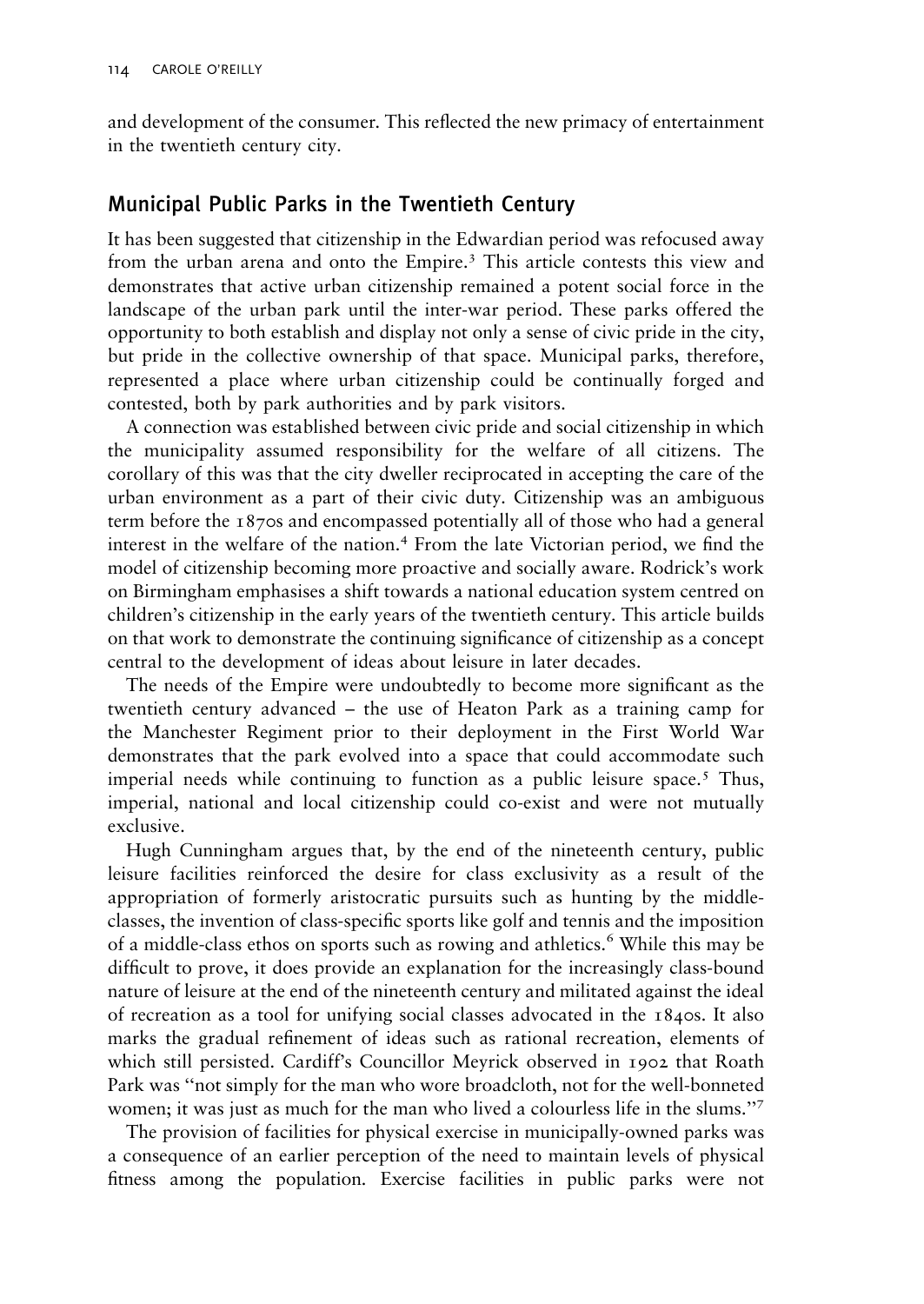exclusively an Edwardian idea – the three original public parks in Manchester and Salford all had gymnasia (Salford's Peel Park had archery butts). The provision of this kind of equipment was an acknowledgement that parks were not simply open spaces for polite perambulations, but had a more pragmatic purpose. Ann Rodrick has argued that the Victorians tended to see leisure time as a contrast to idleness and as a valuable entity that should not be wasted. $8$  In the twentieth century, leisure took on a more complex meaning, tailored to the needs of the individual consumer.

The role of the urban park in the whole civic landscape was also now being considered. Liverpool City Council proposed the idea of creating a ribbon of parks around the city as early as 1850 but it lacked the necessary powers to raise the money to fund the scheme.<sup>9</sup> The operation was partially realised between 1868 and 1872 with the creation of Newsham, Stanley and Sefton Parks to the north, east and south of the city.<sup>10</sup> A similar idea was proposed for London by the Tory MP W.J. Bull in 1901. Bull suggested buying land adjoining London's parks to create a "green girdle" that would run around the perimeter of the city.<sup>11</sup> F.J. Holmes writing in The Quiver suggested extending this idea in other British cities such as Newcastle and Sheffield to create a "glorious girdle of rurality."<sup>12</sup> Few of these suggestions were realised, but they are indicative of a new twentieth century way of conceiving of the function of the park in the city as a whole and not merely as a contrast to it (notwithstanding Holmes's reference to ''rurality''). This element is also observable in other European cities such as Zagreb, where attempts were made to establish a ''green horseshoe'' of parks, framing the lower town on three sides and modelled on the Ringstrasse in Vienna.<sup>13</sup>

In 1904, Manchester City Council built its first municipal housing estate in Blackley near Heaton Park and subsequently developed Wythenshawe Garden City around Wythenshawe Park during the 1930s.<sup>14</sup> Thus, the public parks helped to contribute to the development of desirable neighbourhoods where people wanted to live, but not in wealthy seclusion.

Such attempts at social integration produced a new understanding of social democracy that emphasised the idea of the urban community and good citizenship.15 This vision of democracy was defined by the harmony between nature and the individual and one that worked to idealise the past and improve on the present. The idea reached its artistic high point in the garden city movement of Raymond Unwin, Barry Parker and Ebenezer Howard during the early years of the twentieth century. The garden city was specifically designed to merge the country and the city and to encourage communal activities such as tennis and bowling. Here, amenities were a right not a privilege and their proper use was a cornerstone of good citizenship.<sup>16</sup>

This progression from Victorian moralism to Edwardian pragmatism was, perhaps, a logical one that resulted in the beginnings of a practical approach to town and urban planning. This, coupled with more public demand for leisure due to an increase in holidays for workers, necessitated a more professional approach to municipal leisure management and, therefore, a more important role for public park managers (or General Superintendents, as they were known). A move towards citizens exercising some of their own responsibility (however loosely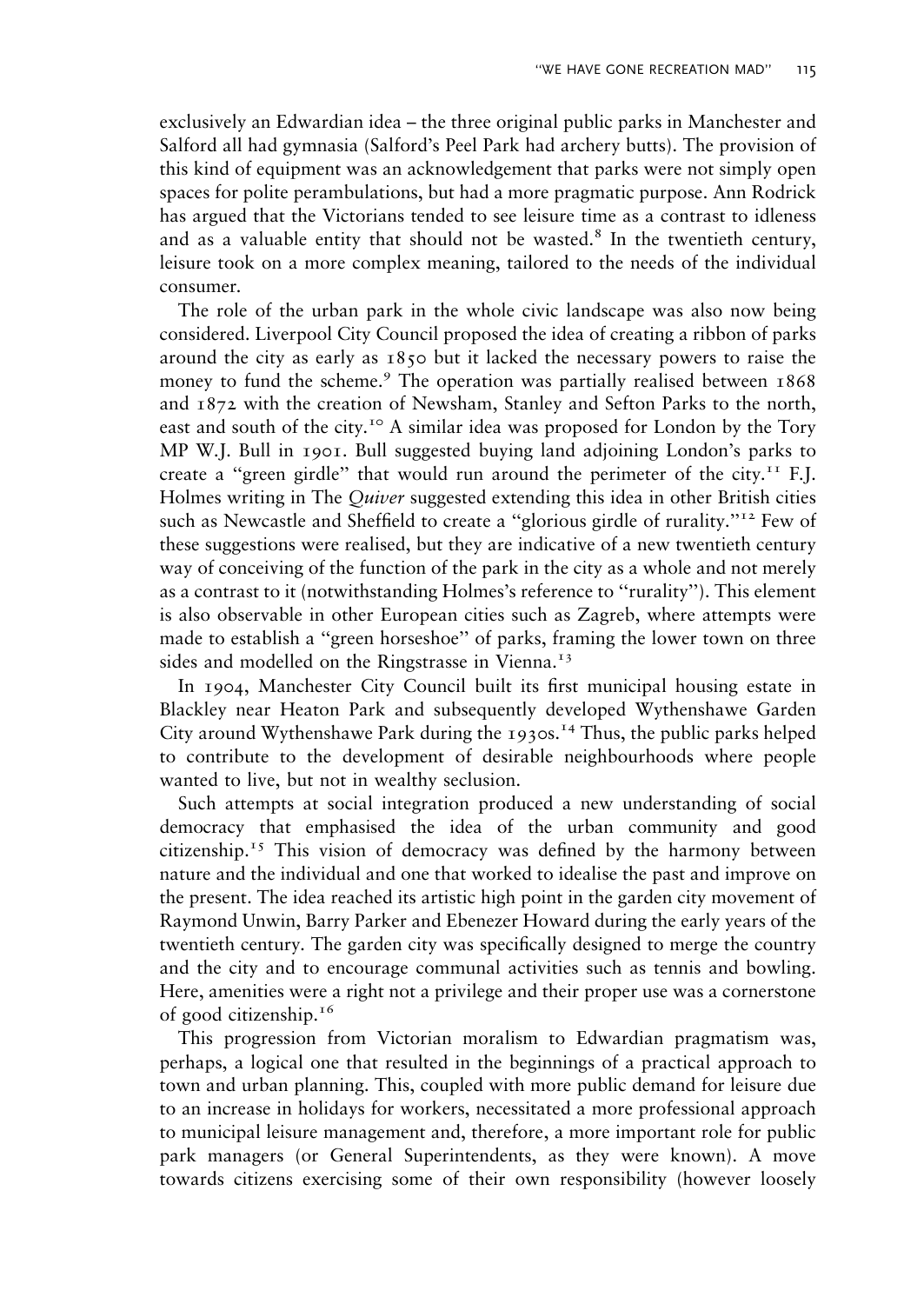

FIGURE 1 William Wallace Pettigrew, 1915 @ Tim Pettigrew, Pettigrew family archive

defined) for the protection of parks, coupled with a decline in the authority of the park keeper, resulted in the rise of the professional parks administrator or superintendent. Such managers usually came from a horticultural or design background rather than administration. Edward Kemp, parks superintendent in Birkenhead from 1843 designed Grosvenor Park in Chester and Queen's Park in Crewe.<sup>17</sup> One of the most prominent and influential British parks superintendents was William Wallace Pettigrew (1867–1947), General Superintendent of Parks in Cardiff (1891–1915) and Manchester (1915–1932), whose father and brother, Andrew also worked in this capacity (see Figure  $I$ ).<sup>18</sup>

The early decades of the twentieth century were suffused with ideas of active citizenship, which included a commitment to good physical and moral health.<sup>19</sup> A healthy citizenry contributed to a healthy nation and formed the building block of a well-ordered society.<sup>20</sup> The environment of a public park could offer the opportunity to develop not just physical health, but a sense of public-spiritedness and civic identity. This can be seen in the use of public parks by the Boy Scout movement, one of whose primary aims was the development of citizenship skills.<sup>21</sup> These activities were connected to emergent ideas about citizenship and collective responsibility for one's surroundings – a substantial move away from the Victorian idea of parks as patrolled by park keepers and attendants who bore sole responsibility for the park's upkeep and maintenance.

In part, many of the decisions about how to develop public parks were a reflection of a broadening definition of public health, away from specific matters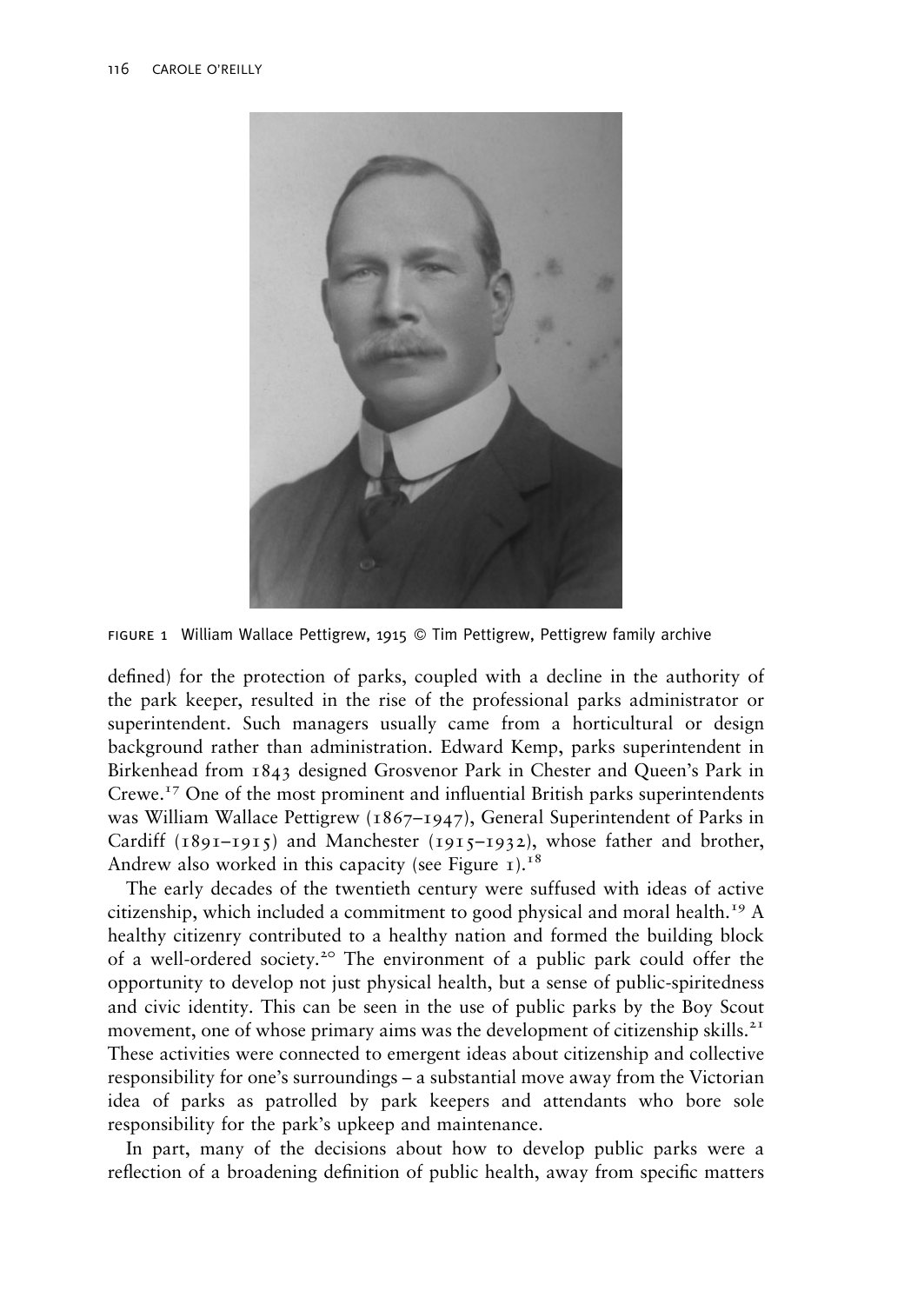

FIGURE 2 Chapel Allerton Park, Leeds 1906 @ From the collections of Artemis, Leeds Museums Service

such as sanitation and slum removal and towards issues such as recreation and physical fitness. This manifested itself in organisations like the Manchester Physical Health Culture Society and Leeds's Everywoman's Health Movement, devoted to promoting outdoor sports and physical development. Public parks offered a location where the city and the citizen could thus develop in tandem – to "become a self-governing member of a self-governed community."<sup>22</sup> This emphasis on the community and the explicit link between health and well-being marks a transition from the Victorian middle-class moral imperialism of rational recreation to a more general concern with the health of the population as a whole.

The idea of the community was gradually expanded in the early decades of the twentieth century to include the recreational needs of women and children. By this time, many local authorities began to acquire smaller parcels of land, often in overcrowded areas to be developed as recreation grounds (or playgrounds). These spaces did not offer the facilities of the larger parks but were intended to ameliorate the drab streets and to provide basic recreational environments for deprived children. Leeds City Council began to develop such spaces from 1905, often taking over plots of land from charities and trusts.<sup>23</sup> Chapel Allerton Park was a mere 6.5 acres and was located close to an estate of terraced houses (see Figure 2). Similarly, Cardiff acquired such children's playgrounds from  $1908<sup>24</sup>$ These spaces were conceived of as an alternative to children aimlessly hanging around on the streets and demonstrate the continuing belief that open space was preferable to urban streets and lanes.

Many of these recreation grounds were small in size, concreted over and contained basic exercise equipment such as swings and seesaws. An official guide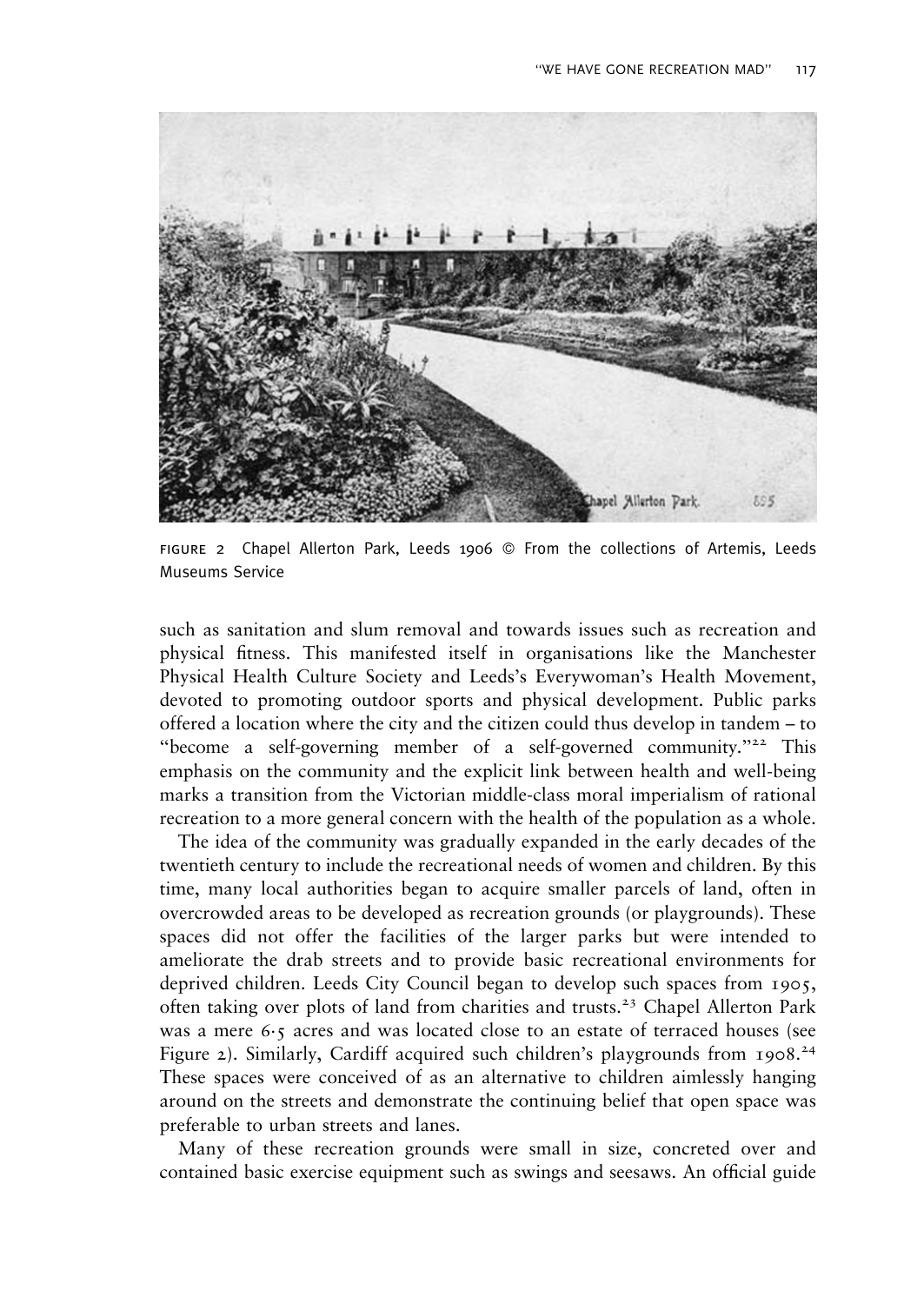to parks in Leeds commented that their intention was to be used by children "instead of being left to infest the street corners of the district."<sup>25</sup> The idea of the children of the urban poor as an infestation has connotations of disease and infection and serves as a reminder that the poor were perceived as having different, and often quite separate, recreational requirements. This was akin to the place accorded to women in parks.

The presence of women in public spaces such as parks had been prized by the Victorians as women were believed to be positive role models who encouraged good behaviour in others. Contemporary photographs suggest that municipal parks were popular with women in the early twentieth century but due consideration of their specific recreational needs was not a priority at this time. Participation in such sporting activities as cycling was regarded as unladylike, leading women to be welcomed in public parks more for their stabilising influence than their ability to make active use of the facilities.<sup>26</sup> However, this situation did not persist in the longer term, mainly due to women's desire to actively participate in sports such as tennis and to the growing acceptance of at least some sports as permissible for women, notwithstanding the constraints of time and money. $27$ 

In 1915, William Wallace Pettigrew was invited by the Lancashire and Cheshire committee for the employment of women to establish a training scheme in horticulture in public parks for the duration of the war.<sup>28</sup> Such training schemes were not unusual for young men but this was the first time such opportunities had been aimed specifically at women. Six women were being trained at Heaton Park in September and Pettigrew reported great interest in the project from the local newspapers who had been asking for photographs of the trainees, underlining the novelty of the enterprise.<sup>29</sup> The specially- designed syllabus, overseen by Pettigrew had resulted in the women being ''thoroughly in earnest and taking quite an interest in the work."30

The training scheme continued throughout the war years and resulted in many of the trainees successfully completing the course and gaining employment in parks around the country. Similar initiatives were replicated in many British public parks for the duration of the war.<sup>31</sup> Some cities, however, such as Cardiff, did not employ any women in this capacity at all.<sup>32</sup> The Manchester scheme ceased after the war, however, suggesting that such initiatives were regarded as a temporary war-time aberration and not a long-term commitment to the training of women in horticulture.

While the recreational needs of groups such as women were slow to be recognised in their own right, the impetus of the public parks movement changed from the Victorian rational recreation to Edwardian foregrounding of the active citizen. While this made public parks potentially more democratic and inclusive spaces, it also raised questions about the future developments of these parks in the context of the wider city. The emergence and popularity of private commercial forms of entertainment such as music halls and cinemas meant increasing pressure on public parks to compete as part of a general regimen of public health and leisure activities.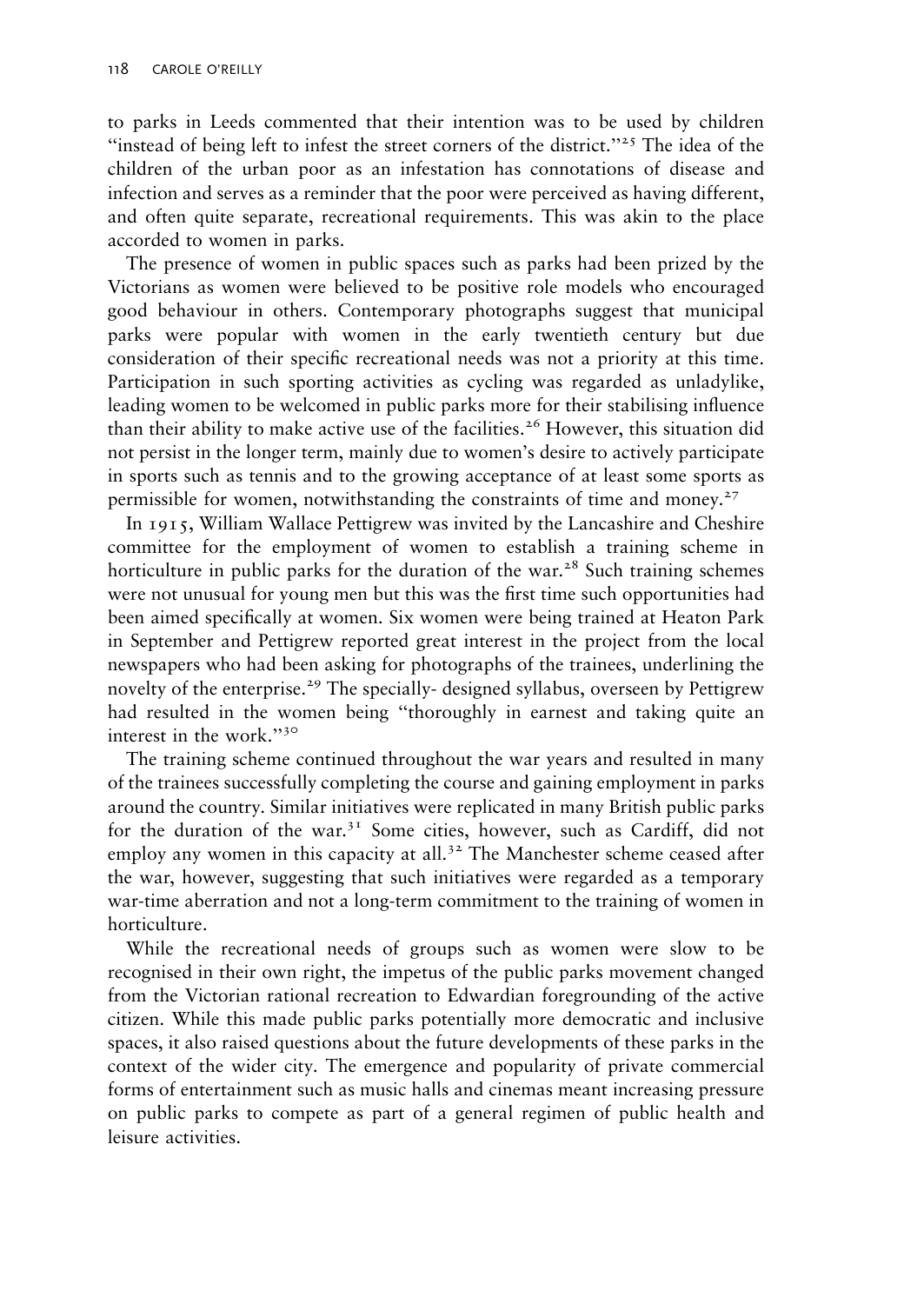#### Popular Entertainment in Twentieth Century Public Parks

In 1926 at the Theatrical Managers' Association (TMA) annual lunch in London, the organisation's President Tom Buffen Davies opined that one of the major dangers to the future of theatres was an attempt by municipalities to enter the entertainment business.<sup>33</sup>

Parks were competing against a thriving private leisure and entertainment industry for the attention of an increasingly time-rich and whimsical public. They were attempting to appeal to a broader range of people and determined efforts were made to develop new facilities that kept up with a public that had become used to an increasingly commercialised form of leisure. Public parks were a municipal facility, publicly funded, and frequently, loss-making. In Manchester, for example, 47 public parks brought in a total of  $\mathcal{L}_7$ , 792 in 1908, but cost  $\pounds$ 35,575. Similarly, Cardiff's municipal parks cost  $\pounds$ 15,106 to run in 1907.<sup>34</sup> In 1913, with the numbers of parks in Manchester now at 61, the revenues were £12,016 and expenditure was £46,701.<sup>35</sup> Thus, expenditure generally ran considerably ahead of income in the municipal public park, causing pressure within the municipal authorities to find new ways of maximising revenue.

However, this expense was often justified by reference to the broader benefits resulting from the provision of such public spaces. William Pettigrew, reflecting on his years of employment in Cardiff and Manchester, wrote that ''broad-minded, far-seeing public authorities appreciate that the real assets derived from the provision of all pastimes in their parks are not monetary in character, but are the enhanced health and happiness of the community."<sup>36</sup>

Gradually, the Victorian moral imperialism of rational recreation was replaced by the idea of leisure – a right, not a privilege and one that was increasingly taken up by people according to their means. Popular entertainment refers to that which is enjoyable and for which there is demonstrable demand.<sup>37</sup> Both the production and consumption of leisure accelerated during the inter-war years with theatres, cinemas and dance halls flourishing. In some cities, this had begun at quite an early stage. Leeds Town Topics, a weekly magazine devoted to popular entertainment, especially the theatre, regularly included references to musical performances in Leeds parks from 1910.<sup>38</sup> Parks visitors were encouraged to view public parks as places of popular entertainment and not just for recreational purposes. The Victorian didactic element decreased, along with the early twentieth century emphasis on citizenship, emblematic of the shift from recreation to entertainment. Many of the newer popular entertainments included costume concert (or ''Pierrot'') parties and dancing in parks and were designed to appeal to a broader demographic. William Wallace Pettigrew researched these activities using his contacts in park administration in other cities such as Birmingham, Liverpool and Glasgow, where he studied the appeal of public dancing in parks in 1920.<sup>39</sup>

After the First World War, Britain's public parks moved into a new phase of their existence, one which sought to extend their popularity and to provide entertainment for the masses, rather than the elite sporting activities such as golf and tennis. Costume concert parties, choir concerts and orchestral performances were introduced to cater for those whose musical tastes went beyond that generally provided by the brass and military bands that played in the parks. Connections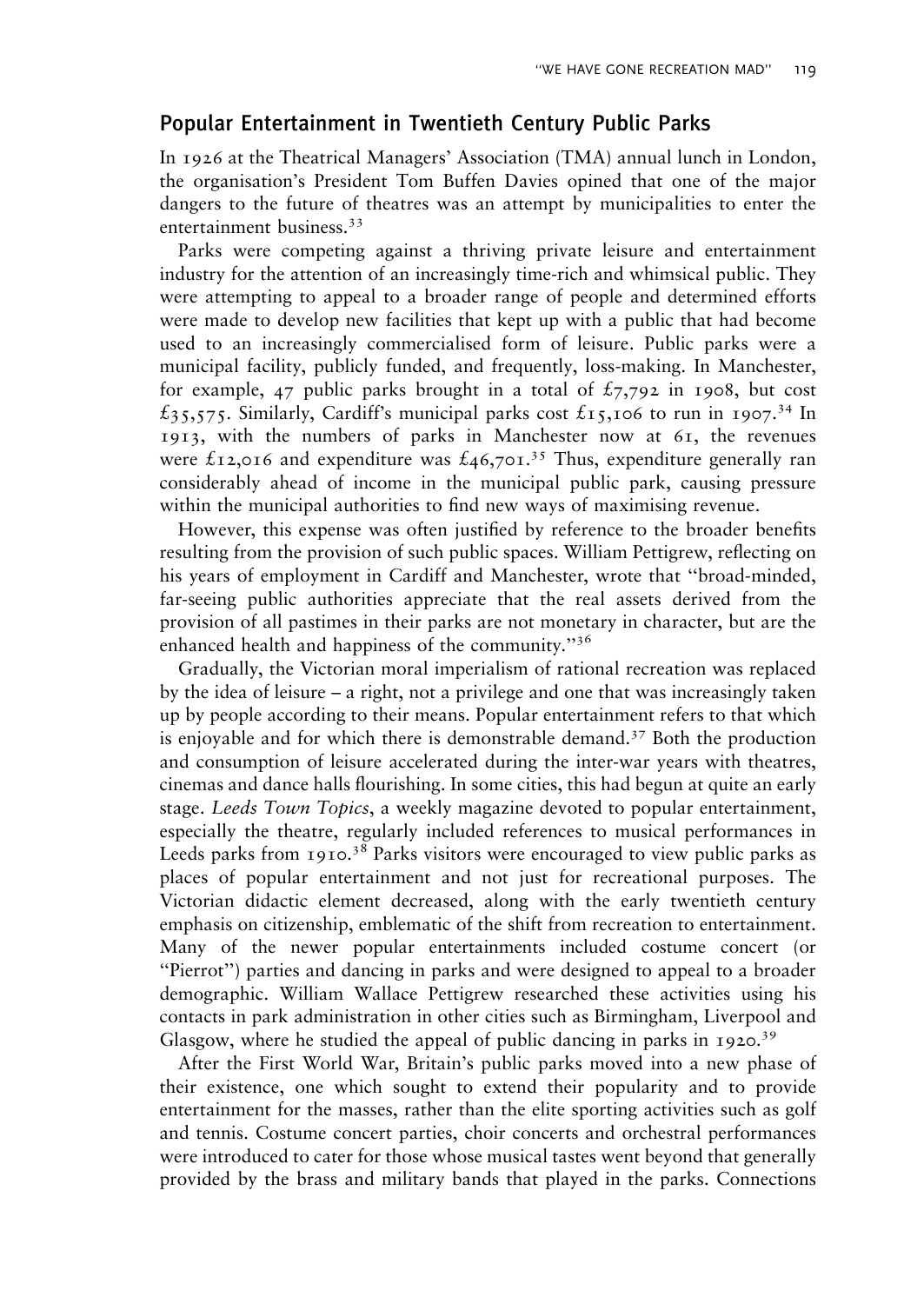were emphasised between listening to music in the open air and a healthy lifestyle. Commenting on the difference between open-air musical performances and those of the music hall, Pettigrew argued that ''it is much better that people who prefer a light type of music should be encouraged to seek it in the open air rather than find it in music halls, where the surroundings are not always conducive to the most vigorous health.''<sup>40</sup> The lightness of the style of music complemented the fresh air of the park and both are identified as important components of public health.

The introduction of dancing and costume concert parties was an opportunity to capitalise on the long-established popularity of music in public parks. Music had been one of the earliest forms of park entertainments, firmly connected to the Victorian belief in its didactic and cultural power.<sup>41</sup> While the earliest musical performances in public parks concentrated on brass bands, there was now an attempt to widen the genres of music played and the appeal of this particular entertainment. Many local authorities such as Cardiff and Manchester appointed a professional musical director to oversee the selection of bands and types of music to raise standards and to provide a wider variety of musical experiences. The musical director's responsibility was not simply to ensure the quality of the music being played but to extend the range of music beyond that of the brass and military band and to incorporate orchestral music.

Some parks were late to discover and provide for musical entertainments. Glasgow's Kelvingrove Park only opened its bandstand and amphitheatre in 1925 but soon attracted more than 6,000 people to its twice-weekly musical performances. Furthermore, these performances were often broadcast on BBC Radio Scotland as part of a popular programme entitled Scotland Calling.<sup>42</sup>

Some forms of popular entertainment in municipal parks were less welcome than others. Gambling, for so long a persistent problem in the Victorian park, continued to be a regular feature of many twentieth century parks. This was especially apparent when the parks in question had buildings that could be used for this purpose. A building known as the Queen's Park Parliament (provided for local parks visitors to hold impromptu discussions) in Queen's Park, Harpurhey, Manchester was still being used for gambling in the late 1920s, despite the provision of notices warning people of its impropriety.<sup>43</sup>

The increasing emphasis in many public parks was the importance of establishing popular entertainments at regular times and on consistent days of the week. This sought to encourage park visitors to make their attendance a regularly, planned-for event. This was, in part, a reflection of the increasing amount of leisure time and an increasing variety of leisure activities on offer, especially in urban areas. A broad menu of possible recreational facilities was to be offered in each municipal park, allowing the user to choose their own patterns of consumption.

Many popular entertainments offered during this period were subject to the whims and fads of the audience. Dancing in public parks, so popular an activity on its introduction in 1920, waned in popularity later in the decade, due to the lack of public demand and its often weather-dependent nature. Other popular entertainments in parks were more successful – the introduction of open-air plays staged by the Manchester Repertory Company in 1935 was immediately successful. The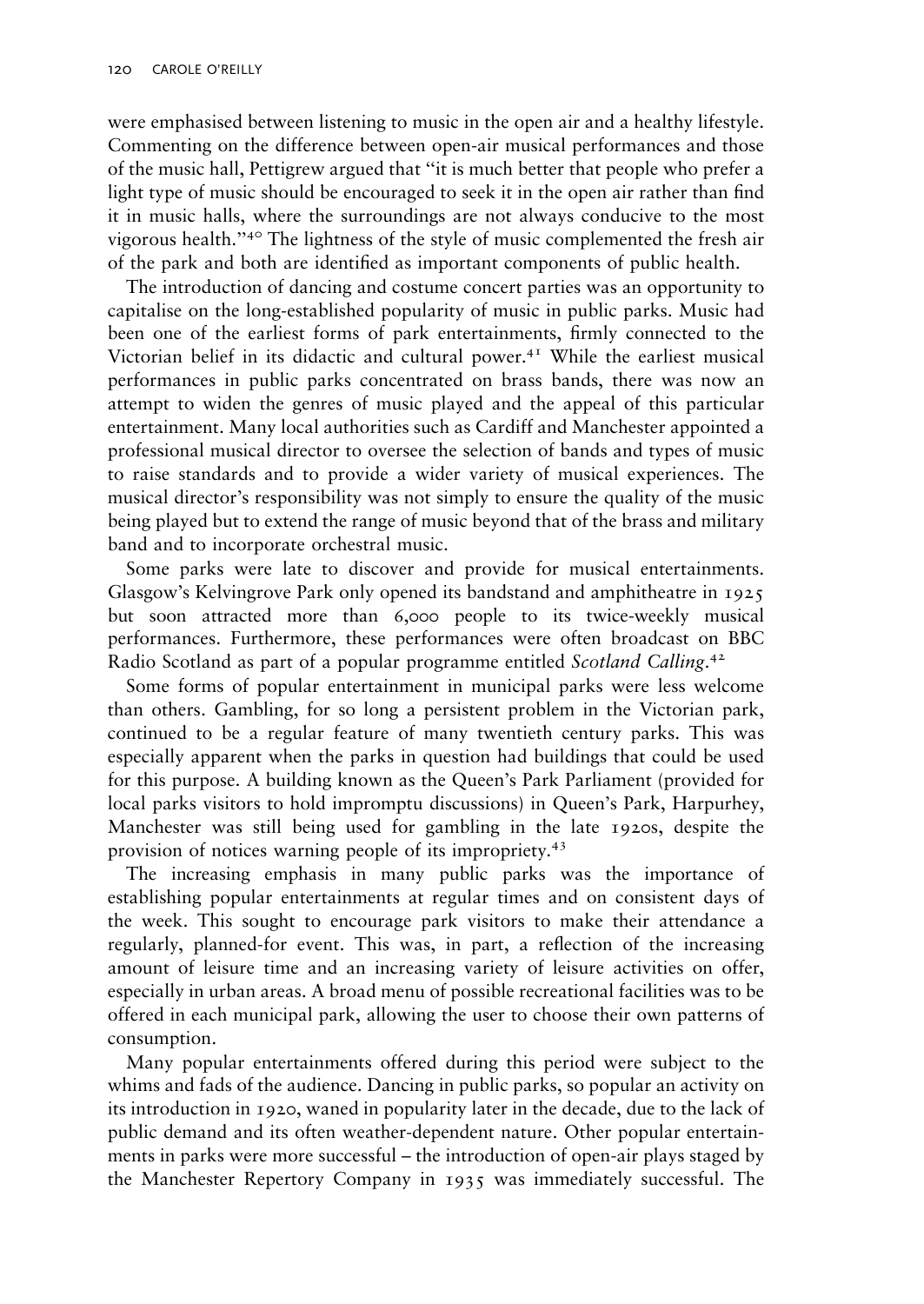plays were generally drawn from the classics – Antony and Cleopatra and The Trojan Women and were often staged twice daily during the summer months.<sup>44</sup>

During his time in Cardiff, Pettigrew had been opposed to the introduction of private tenancies into the public parks. In a policy document submitted in 1908, he argued that ''money-making interests'' conflicted with the needs of ordinary park visitors.45 However, such interests had now become an integral part of commercial activities in parks and were an important, if often transient, source of funds for future developments. The development of such commercial activities in the parks illustrates the tensions now evident between the recreational and entertainment usages of these urban spaces. The pressure was on to maximise the revenues from public parks and offering many different kinds of entertainment represented an important opportunity to be exploited. Many municipal authorities were becoming more active in the provision of entertainment more generally and were re-orienting themselves towards a consumption-driven public.

During the 1920s and 1930s, the Theatrical Managers' Association (an organisation formed in 1894 to protect the interests of London and provincial theatre managers) and the Entertainment Protection Association (EPA, representing variety theatres and music halls) undertook a series of legal actions designed to prevent municipal authorities using money from the rates to fund theatrical productions and to build municipal theatres. The provisions of the Public Health Act  $(1925)$  gave powers to local authorities to use any public park or municipal pleasure ground for the purposes of concerts and entertainment.<sup>46</sup> The TMA took part in a series of legal actions nationally to ''preserve the principle of preventing municipal trading against private enterprise."<sup>47</sup>

In response, many municipal authorities enacted their own legislation to give them powers to use public money to fund entertainment in environments such as public parks. The Cardiff Corporation Act of 1930 hoped to deal with the shortcomings of the Public Health Act  $(1925)$  in respect of not permitting the municipality to pay for parks entertainments such as costume concert parties. The TMA's opposition to this bill and a similar one in Hull cost the organisation  $\text{\textsterling}_{357}$ <sup>48</sup> The bill, once enacted, allowed Cardiff Corporation to arrange and to pay for concerts, exhibitions and other entertainment by amateur groups and to erect buildings on any land they owned in connection with the provision of entertainment – pavilions, bandstands and assembly rooms, for example.<sup>49</sup>

The TMA also took action against municipal authorities who planned to stage open-air plays in public parks. Both Wallasey Corporation and Luton Town Council began to offer that form of entertainment in their public parks in 1935. Wallasey defended its action by using the Public Health Act of 1890, which allowed the closure of part of any public park for not more than four consecutive days for any public purpose.<sup>50</sup> TMA sought intervention from the Ministry of Health but their response was unequivocal.<sup>51</sup> In the case of Luton's Wardown Park, the Town Council pointed out that they were only charging  $\mathcal{L}_5$  a week for the Bragg-Liddell Touring Company to use a specially designed part of the park for open-air performances. The TMA attempted to argue that even such a small sum meant that other theatre companies would have to charge less to remain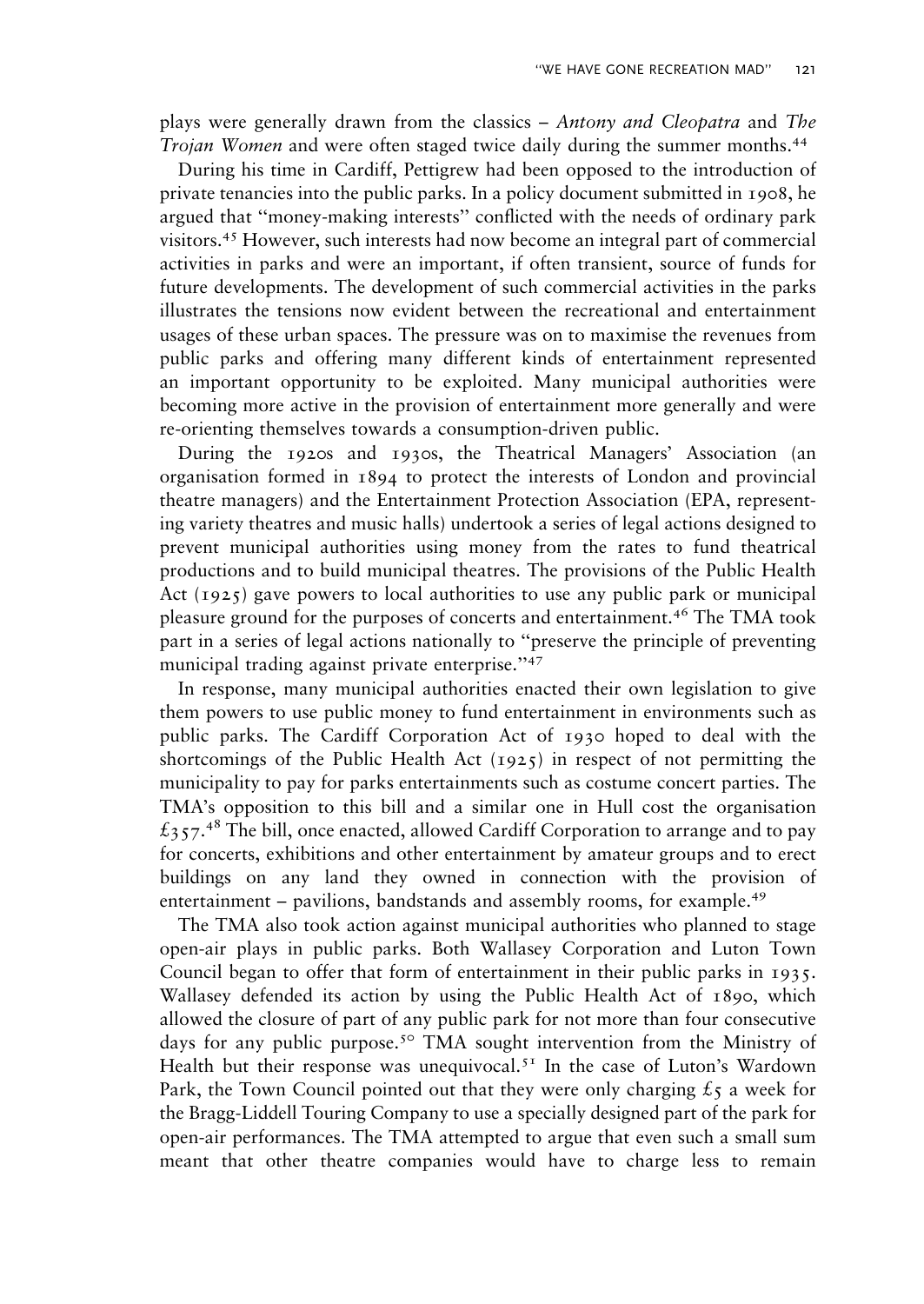competitive with the park.<sup>52</sup> Luton Town Council responded that they believed that the town could ''stand two shows at one and the same time.''<sup>53</sup>

This type of defence demonstrates the significance of such ventures to these municipalities and their belief that they had the legal powers to provide them. For the most part, these authorities were using parts of their parks that were already designated for this purpose and were, therefore, lawful. Many TMA campaigns were already too late to prevent this kind of activity taking place, especially in the open-air, as the TMA themselves acknowledged.<sup>54</sup>

The implication of the move toward entertainment in public parks was to bring them into direct competition, not just with theatres, music halls and private commercial pleasure grounds such as Manchester's Belle Vue, but also with the growing popular entertainment of cinema. By 1935, the TMA was declaring that annual theatre revenues were being reduced and that ''more and more theatres were going over to cinemas or closing down and touring companies were becoming fewer and fewer."<sup>55</sup>

The evident tensions between recreation and entertainment and the right of local authorities to provide facilities for both illustrate much about the idea of public leisure during this period. The fears of TMA members are best explained by the rising popularity of entertainments such as cinema and the declining appeal of provincial theatre during this period. There was also the concern that municipalities that provided forms of variety entertainment would expand their provision into municipal theatres.<sup>56</sup> This would have meant subsidised competition for already-struggling provincial theatres, with municipalities paying for this out of the rates. While the provision of municipal recreation spaces and facilities had traditionally been accepted, the extension into entertainment was creating conflict. In part, this was due to the emergence of new ideas about public health, the body and the consumption of leisure time.

#### Healthy Cities, Healthy Citizens

The introduction of the 1925 Public Health Act indicated a further move towards the possibility of using parks to produce revenue from leisure and entertainment activities. The Act enabled local authorities to rent out portions of public parks to local cricket and football clubs and to charge the public for admission to watch matches.<sup>57</sup> Restrictions continued to be placed on the use of public parks for the purposes of entertainment. Costume concert parties were not legalised by the Act, thus depriving many parks authorities of a reliable and popular form of income and preventing the staging of plays that required costumes and scenery.

What is clear is that, post-war, there emerged a new emphasis on health and fitness and on body image that was to have consequences for the urban park. The body began to be perceived as capable of improvement and physical perfection. A healthy and fit body was a hallmark of a good citizen and central to one's civic duty.58 Thus, the definition of citizenship became restricted to an association with physical health. Commenting on the popularity of the open-air baths in parks, the Manchester Guardian observed that the water at the baths at St George's recreation ground in Hulme was ''swarming with vigorous young bodies which,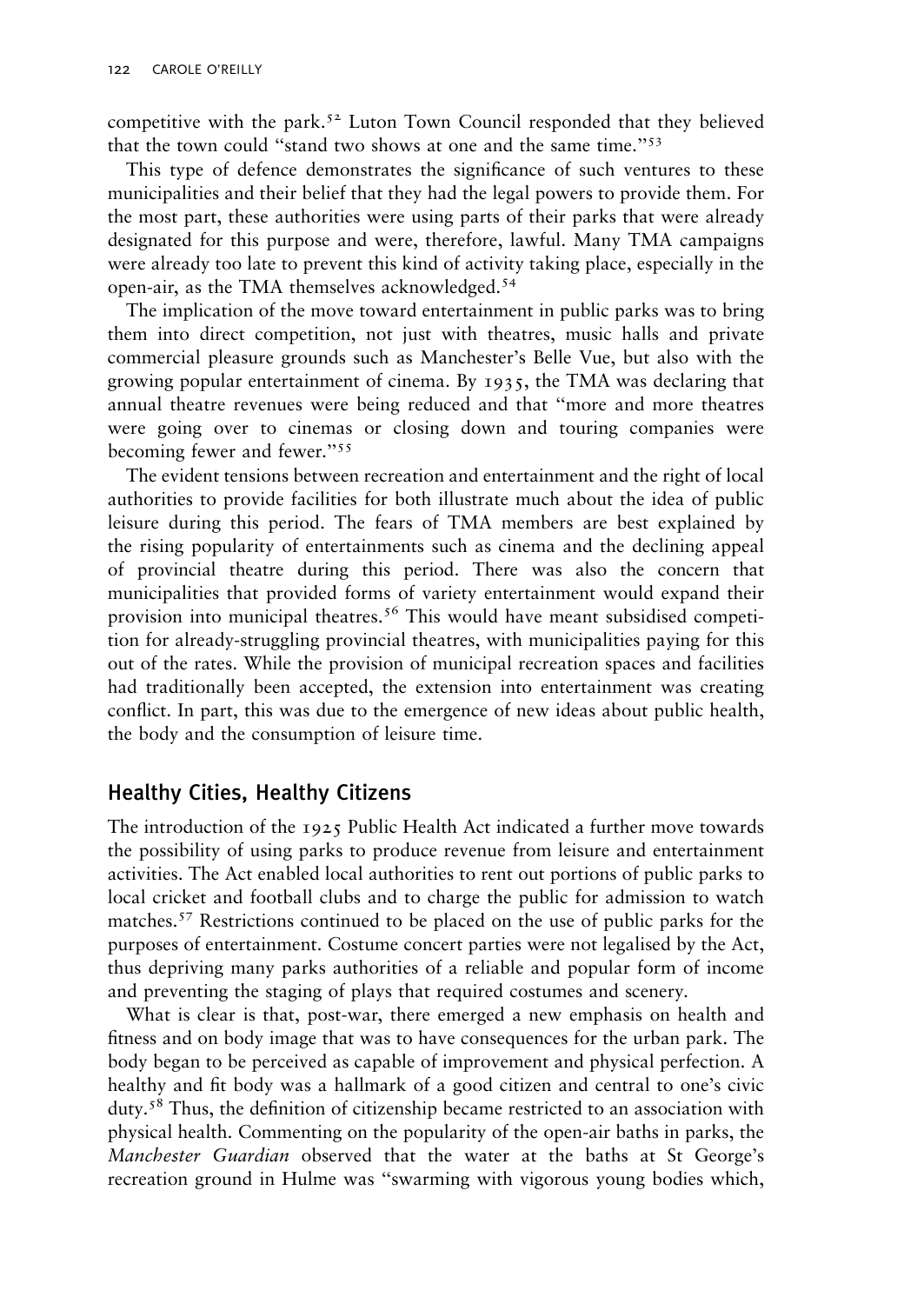but for its existence, would probably have been lounging about the dreary adjoining narrow streets.''59 Moreover, a healthy body made for a happy disposition in the individual. This was reinforced by the 1937 Physical Training and Recreation Act, which enabled the creation of physical training centres in cities. Many municipal authorities, such as Manchester City Council, undertook to build physical training centres in the city's parks that included gyms, drill halls and physical culture rooms.

While this was an extension of the Boer war era anxiety about the physical condition of the working classes, it was also indicative of a new movement that emphasised the importance of physical exercise for all. Associations such as the Women's League of Health and Beauty were formed and quickly became popular, especially with working women. The Manchester branch had a membership of 3,050 in 1936 and incorporated fitness classes with other pastimes such as dancing.<sup>60</sup> Physical exertion of the body was becoming an important health indicator and also a significant part of consuming leisure opportunities. Group exercising allowed individuals to promote themselves as healthy, attractive and publicly visible as such. This view of citizenship also emphasised the importance of place and locality. Citizenship was not just expressed at imperial or national level but within the confines of a particular town or city.

The acquisition of large-scale land for public parks remained a goal of many municipal authorities during the early decades of the twentieth century – Manchester City Council received the donation of the 250-acre Wythenshawe Park from Ernest and Shena Simon in 1926, which inspired the development of a garden city suburb in that part of the city. $61$  But the emphasis also began to change in favour of the addition of smaller parcels of land, often referred to as recreation grounds and frequently located in inner city areas that had previously been overlooked as far as the provision of open space.

These were often acquired with the needs of working class children in mind and imaginative steps were taken to take advantage of even the smallest of spaces. Cardiff Corporation acquired the tenancy of Tyndall Street playground in a congested area of the city in 1921. While some supervision of the playground was attempted by priests from an adjoining church, the chains were stolen from a giant stride (a telegraph pole with ropes attached that rotated and lifted one off the ground) that had been donated by a local councillor and the tenancy was eventually terminated in  $1926$ .<sup>62</sup>

Cardiff Corporation acquired the two acres of Waungron Common as a recreation ground in 1923. It was improved by the Parks committee with the addition of hedges, fences and trees and reserved for young children only.<sup>63</sup> The 1.75 acres of Ely recreation ground was acquired in 1926 and equipped with hard tennis courts and a bowling green. The opening ceremony was performed by the chair of the Parks Committee serving a tennis ball on one of the courts.<sup>64</sup> Manchester City Council demolished St John's Church in the city centre in 1931 to provide a children's playground (see Figure  $3$ ).<sup>65</sup> Stanley Park in Liverpool opened a children's garden in 1926 which contained statues inspired by popular children's stories. Sefton Park erected a statue of Peter Pan in 1929 and made available a series of life-size pirate ships on which children could play.<sup>66</sup>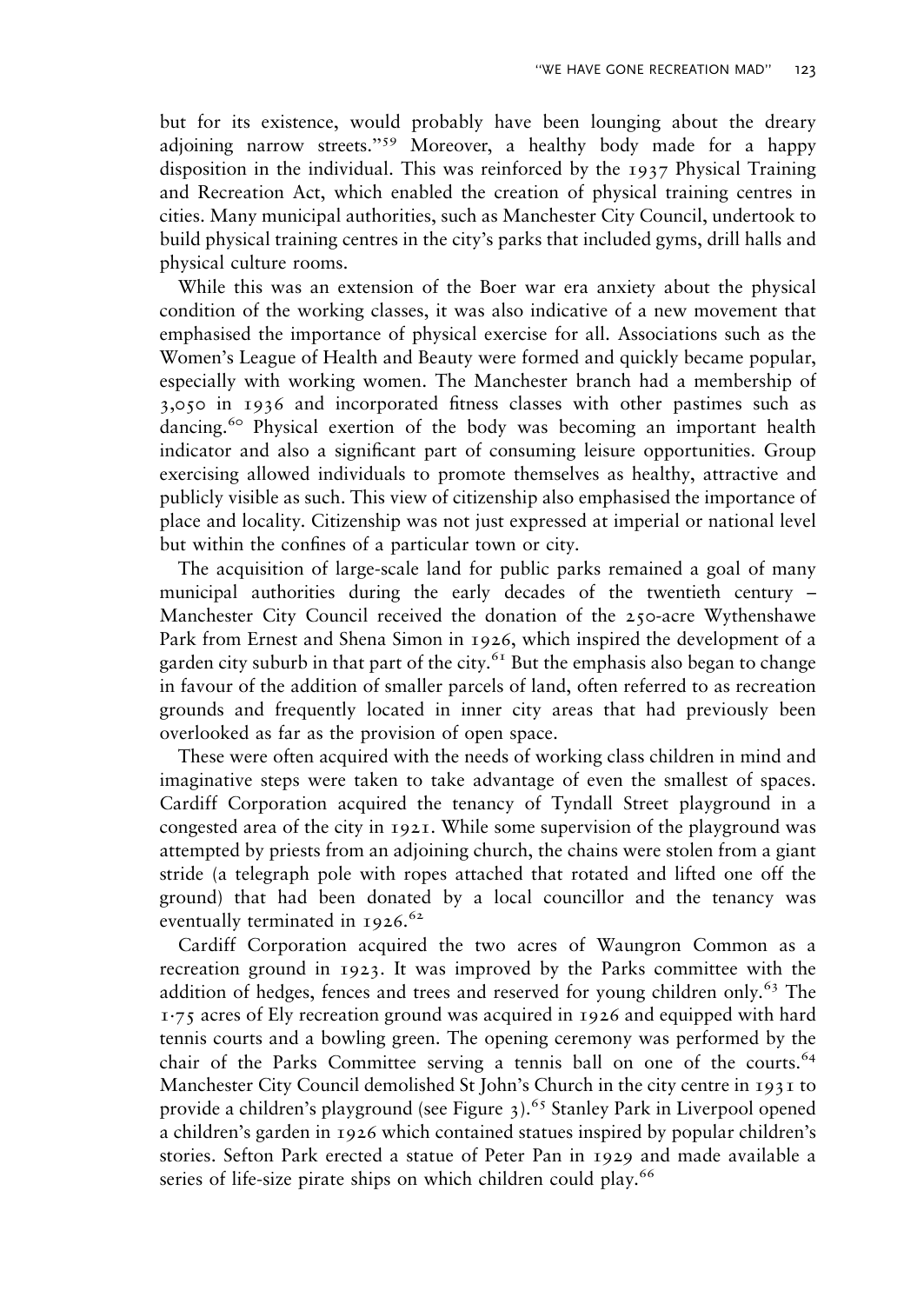

figure 3 St John's Park, Manchester, 1931 ! Courtesy of Manchester Libraries, Information and Archives

Many of the landscapes acquired by local authorities during the early decades of the twentieth century were not as carefully designed and planned as the early parks had been. Cardiff Corporation was given the 42 acres of Plymouth Wood by the Earl of Plymouth in 1923, which was kept as woodland with the addition of a few pathways.<sup>67</sup> These wilder landscapes were identified as more "natural" than planned and designed parks. The Western Mail, in its account of the opening of Plymouth Wood, stressed the ''natural beauties'' of the wood and that the new park's visitors were now "part owners with other citizens."<sup>68</sup> Such landscapes were also less expensive to establish and maintain in the longer term as their wild nature was believed to be both an advantage and an attraction for visitors.

New influences such as city and urban planning also began to have an impact on how parks were perceived in relation to the wider cityscape. There was a movement in the 1930s to remove park railings and gates and to thereby integrate the landscape of the urban park more firmly into that of the city. Instead of representing a space in contrast to the urban landscape as the Victorian park had done, the early twentieth century park sought to become incorporated into the wider cityscape. This had the effect of de-emphasising the unique qualities of the urban park and of limiting its citizenship-forming potential.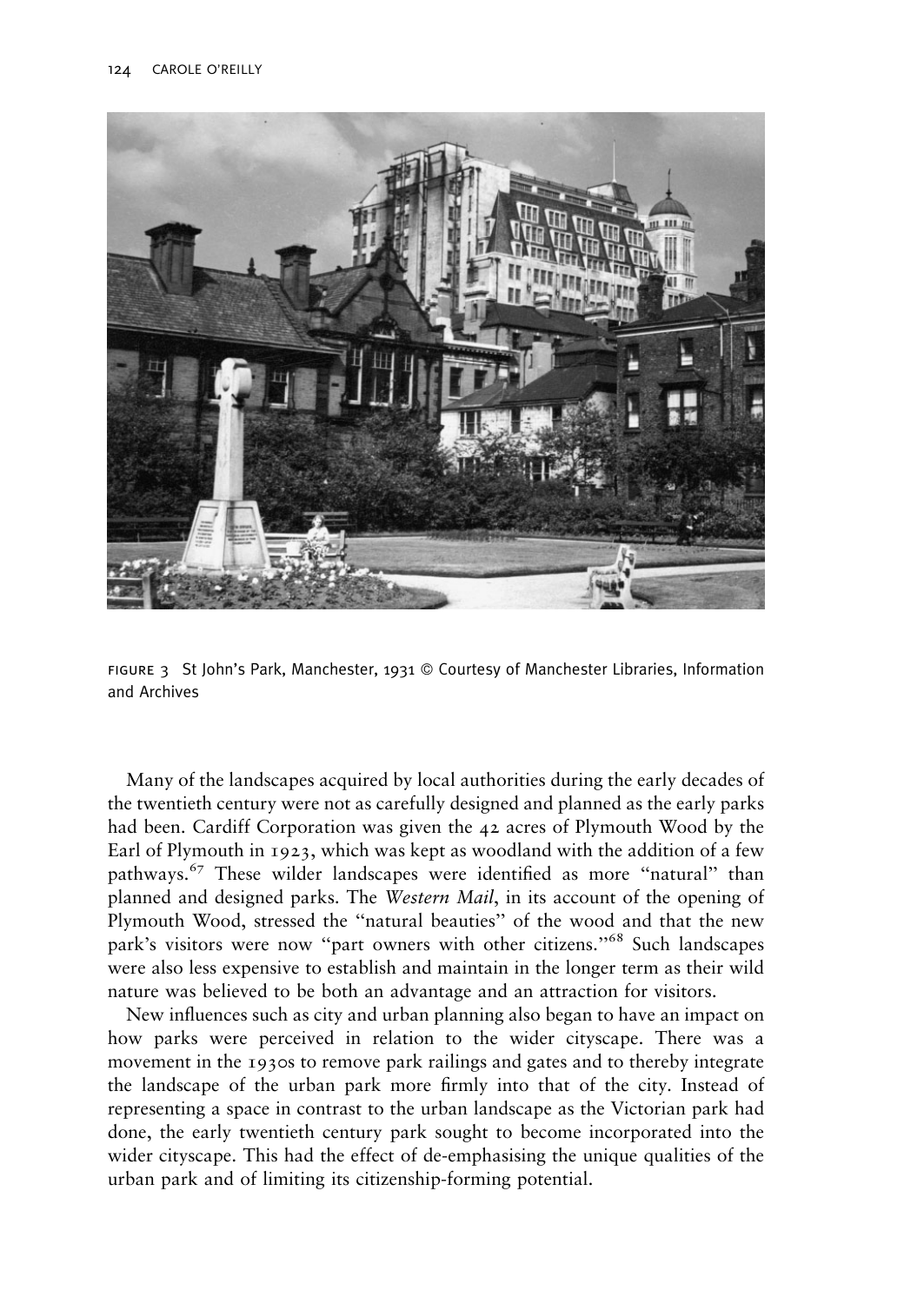In part, this was an extension of the influence of the garden city movement but one which sought to open up parkland vistas and to reflect and accommodate the new urban characteristic of commuting.<sup>69</sup> Many cities built parkways – arterial roads that linked city and commercial centres with suburbs and residential areas. Manchester's Princess Parkway opened in 1932. Planned and designed by Barry Parker, with the involvement of William Pettigrew, this road to the garden suburb of Wythenshawe, further facilitated the integration of city and parkland, as it bypassed the 60-acre Alexandra Park.<sup>70</sup>

The intention of the Parkway was to create vistas leading off from the road in different directions and to use such roads to awaken the interest of the public in nature. The road was designed to have land and footpaths on both sides, which were planted with trees and shrubs in an echo of the nearby parkland. This enabled the consumption of leisure spaces beyond the physical boundary of the park and provided the opportunity for the aesthetic enjoyment of green spaces for those in transit through them. At the opening ceremony of the Parkway, the Minister for Transport, P.J. Pybus, suggested that such roads were ''a mere canvas on which the citizens are to paint their own gardens,'' an interesting comment that again reflects the hope that citizens could and would make the urban landscape their own.<sup>71</sup>

This development also emphasises the break with the Victorian park, which was intended to be a contrast to the surrounding cityscape. Now, the citizen was expected to be able to make their own use of the park according to their interests and their circumstances. Therefore, municipal parks had, in practice, returned to the Victorian ideal of the people's park, capable of offering a multiplicity of attractions to a wider public and less narrowly focused on education and citizenbuilding.

However, urban parks were beginning to struggle for the attention of an increasingly sophisticated and demanding leisure consumer. The increasing popularity of the day trip out of the city was providing an opportunity for people to escape the urban environment into the fresh air of the country or seaside resort. The motor car and the expanding rail network as well as the *Clarion* cycling clubs (in existence since  $1895$ ) brought such trips within the reach of many and resulted in the abandonment of public parks by many in favour of the attractions of a more rural or seaside environment. The development of coastal resorts at Bournemouth, Eastbourne and Blackpool lured the leisure-hungry citizen away from the park and the city proper.<sup>72</sup> Clearly, these activities were only possible for the middle classes (although not exclusively), leaving the urban poor behind to try to take advantage of the municipal facilities, where they could afford to do so.73 The ability to leave the city behind was an important sign of the capacity and desire to consume this new form of leisure. The voluntary removal of many middle-class families from the environment of the urban park is ironic when one considers that they were the main beneficiaries in practice of the ''rational recreation'' of the Victorian period.

By the 1930s, however, moves had also begun to extricate children and young people from the city on a regular basis.<sup>74</sup> This was prompted by an increasing belief that cities were unhealthy places, especially for the children of the urban poor. Opportunities to leave the urban environment were increasing and many charitable organisations were established to take advantage of the perceived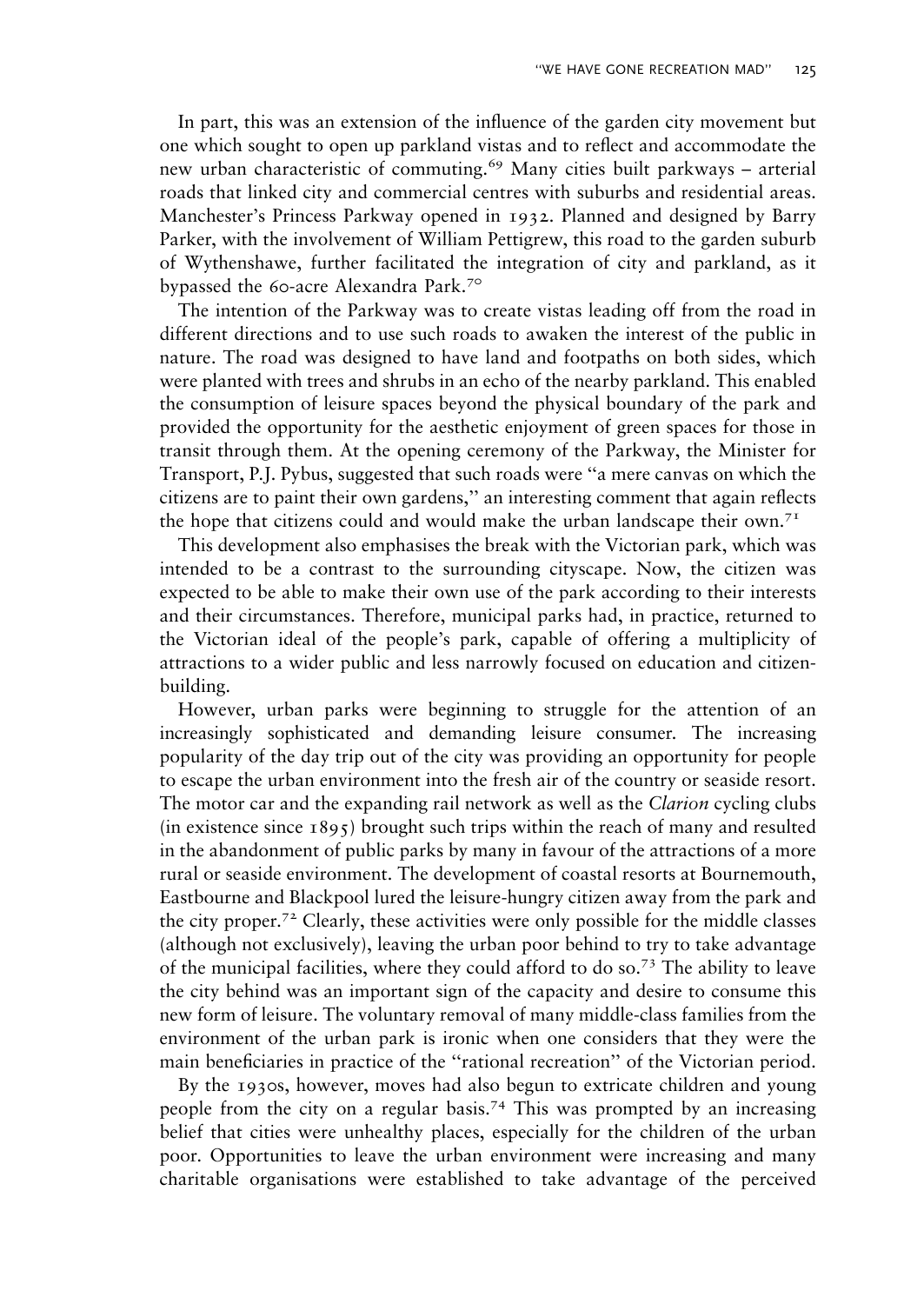benefits of day trips to the country or seaside. Some municipal parks offered similar benefits, such as summer camps for disadvantaged children but, increasingly, the impetus was turning away from the urban environment altogether.

#### Conclusion

The twentieth century municipal park offered both continuity and a breach with its Victorian forebear. Clearly, there was not an abrupt transition from the Victorian attitude to the Edwardian and later approaches, but rather a gradual repositioning of thought. Much of this occurred at the level of the municipal authorities. The city was increasingly conceived of as a social body whose future prosperity depended on the health of each component part. New powers to legislate at a local level gave the municipality a degree of autonomy over their own affairs but also encouraged a more proactive approach to city management.

This more professional parks management coupled with an increasing appetite for consuming commercial leisure of all kinds resulted in the kinds of tensions outlined here between recreation and entertainment. While many municipal facilities supplied the "basic equipment of urban life," the city took on an increasingly active role and responsibility for all of its citizens.<sup>75</sup> However, it was also the case that the individual took on a more active role in their city. Their leisure choices determined the supply and cost of recreation facilities and, with increasing amounts of free time and paid holidays, the leisure consumer found themselves with more choices to make from both municipal and private providers. This led to an elision between recreation and entertainment and the municipal conflicts outlined above.

The slow decline of the British municipal park from the end of the Second World War onwards was begun with the damage inflicted on many parks by their military usage. This situation continued post-war, with the primacy of the motor car and the new appeal of television, both of which provided alternative and more desirable forms of entertainment. The extension of the remit of the public park into the arena of popular entertainment was not wholly successful. It may have been successful in drawing new visitors to these spaces (the lack of official and verifiable figures for this remains a frustration) but they were visitors with more temporary appetites and ones whose natural inclination was to seek out oftentransient pleasures. While many of these park visitors had gone ''recreation mad'' in Nield's words, they had also become victims of the variety and abundance of leisure possibilities now on offer in the twentieth-century city.

There has been an over-emphasis on the Victorian park in academic literature at the expense of later, twentieth-century advances, and too much prominence given to the impact of rational recreation and social control, which offer a limited view of the actual usage of parks.<sup>76</sup> The concept of rational recreation does not allow for unintended uses made of these parks for meetings and games and offers no prospect of the visitor's individual enjoyment of the space. While twentiethcentury public parks were an evolution of those that originated in the Victorian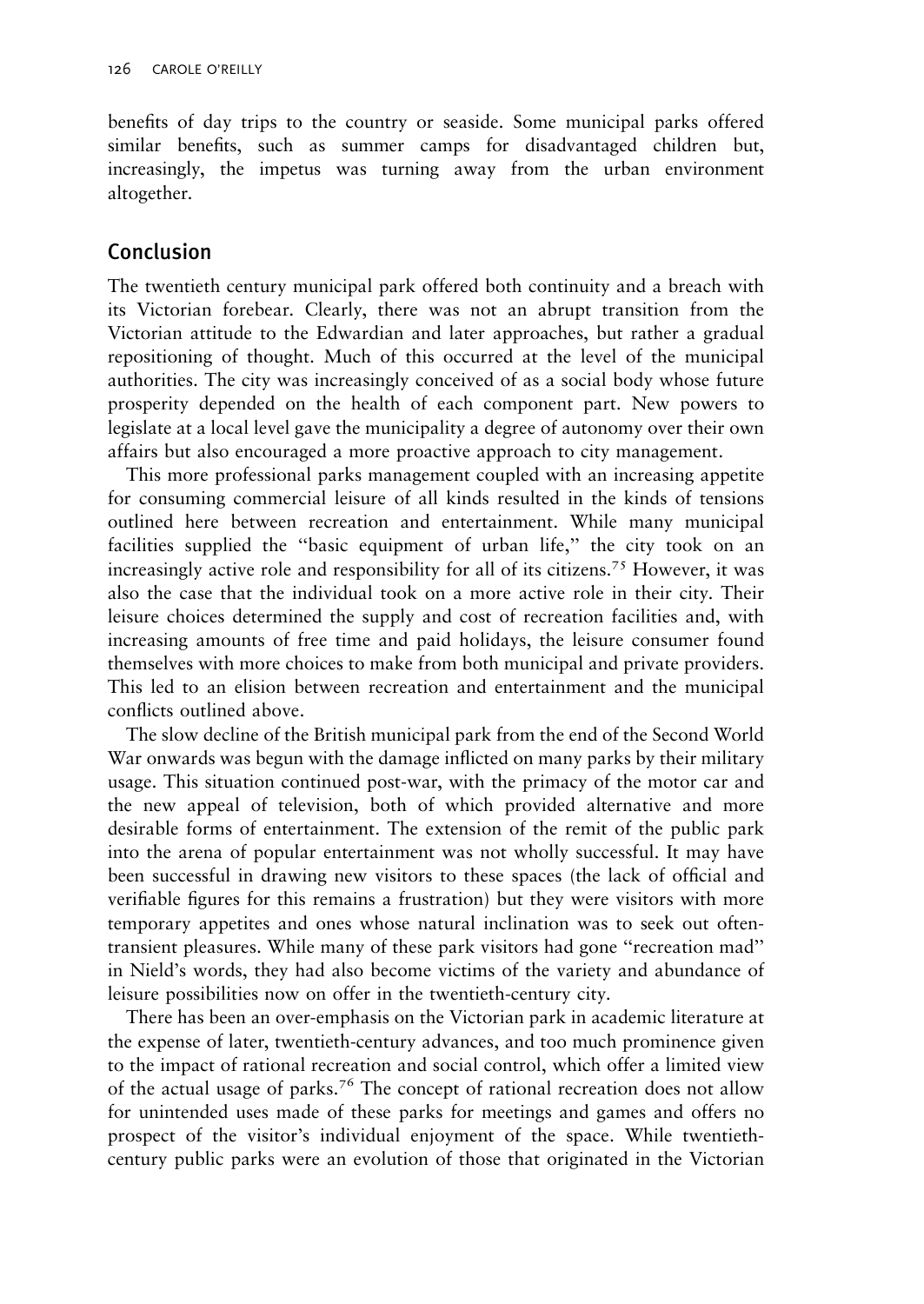period, they also developed their own character and established new ways for some people to spend their increasing amounts of leisure time.

In attempting to cater for the twentieth-century appetite for recreation, Britain's municipal public parks had sought to meet the challenges of the new century and to adapt themselves to a rapidly changing urban landscape. However, they were not capable of competing with developments in private entertainment provision and with a population that was demanding a greater variety of leisure pursuits. Public parks were now merely one element in a broad landscape of urban recreational possibilities and many were about to lose their distinctive character as a result.

#### Notes

- <sup>1</sup> Robert Graves and Alan Hodge, The Long Weekend: A Social History of Great Britain (London, 1941), 103.
- <sup>2</sup> Carole O'Reilly, "From 'the People' to 'the Citizen': the Emergence of the Edwardian Municipal Park in Manchester 1902–1912', Urban History, 40, 1 (2013), 136–155.
- <sup>3</sup> Brad Beaven and John Griffiths, "Creating the Exemplary Citizen: The Changing Notion of Citizenship in Britain 1870–1939'', Contemporary British History, 22 (2008), 203–225.
- <sup>4</sup> Ann B. Rodrick, Self-Help and Civic Culture: Citizenship in Victorian Birmingham (Aldershot, 2004), 67.
- <sup>5</sup> Michael Stedman, Manchester Pals (Barnsley, 2004), 27.
- <sup>6</sup> Hugh Cunningham, Leisure in the Industrial Revolution (London, 1980), 132.
- <sup>7</sup> A.A. Pettigrew, The Public Parks and Recreation Grounds of Cardiff, 6 (Cardiff, 1932), 53.
- <sup>8</sup> Rodrick, Self-Help, 15.
- <sup>9</sup> Katy Layton-Jones and Robert Lee, Places of Health and Amusement: Liverpool's Historic Parks and Gardens (Swindon, 2008), 24.
- <sup>10</sup> Layton-Jones and Lee, Places of Health, 26.
- <sup>11</sup> M. Miller, Raymond Unwin: Garden Cities and Town Planning (Leicester,1992), 189.
- <sup>12</sup> F.J. Holmes, "Green Girdles Round Great Cities'', The Quiver, (January 1902), 192.
- <sup>13</sup> Mirela Altic, "The Formation of Promenades and Parks in Zagreb as part of European Cultural Exchanges'', conference paper presented at European Association for Urban History conference, University of Ghent, 2010, 6.
- <sup>14</sup> Alan Kidd, Manchester 3<sup>rd</sup> edition (Edinburgh, 2002), 221.
- <sup>15</sup> Standish Meacham, "Raymond Unwin 1863-1940: Designing for Democracy in Edwardian England'', in Susan Pedersen and Peter Mandler (eds), After the Victorians: Private Conscience and Public Duty in Modern Britain (London and New York, 1994), 79–104, (79).
- <sup>16</sup> Meacham, "Unwin", 93.
- <sup>17</sup> Elizabeth Davey, "A Complete and Constant Superintendence: The Cheshire Parks and Gardens of Edward Kemp'', Cheshire History, 50 (2010–2011), 71–101, (88, 92).
- Manchester City News, 28 December 1928, 12.
- <sup>19</sup> Josie Harris, Private Lives, Public Spirit: A Social History of Britain (Oxford, 1993), 193, 250.
- $20<sup>2</sup>$
- <sup>21</sup> Allen Warren, "Sir Robert Baden-Powell, the Scout Movement and Citizen Training in Great Britain 1900–1920'', The English Historical Review, 101 (1986), 376–398.
- <sup>22</sup> Richard Dagger, "Metropolis, Memory and Citizenship'', American Journal of Political Science, (25) 1981, 715–737.
- <sup>23</sup> West Yorkshire Archive Service (WYAS), Leeds, Leeds Parks committee minutes,  $LCC<sub>47</sub>/I/1$ , 1904–1910, 16.
- <sup>24</sup> Pettigrew, Cardiff  $(5)$ , 40 passim.
- <sup>25</sup> AJ Allsop, The Official Handbook to the Public Parks of Leeds and Kirkstall Abbey (Leeds, 1906), 215.
- <sup>26</sup> Cranz, Women, 82.
- <sup>27</sup> Claire Langhamer, "Leisure, Pleasure and Courtship: Young Women in England 1920– 1960'' in Mary Jo Maynes, Birgitte Soland and Christina Benninghaus (eds), Secret Gardens, Satanic Mills: Placing Girls in European History 1750–1960 (Bloomington, 2005), 272.